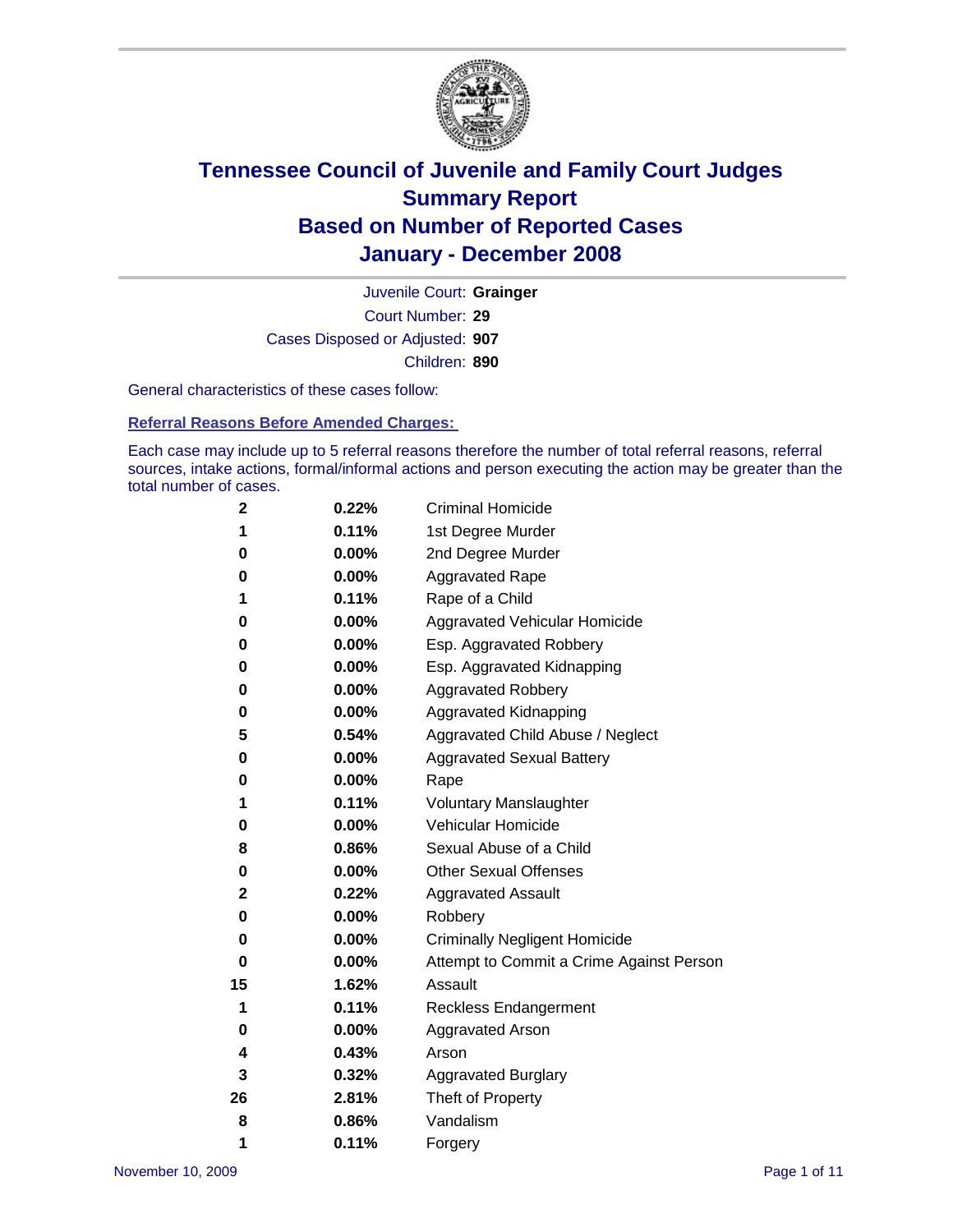

Court Number: **29** Juvenile Court: **Grainger** Cases Disposed or Adjusted: **907** Children: **890**

#### **Referral Reasons Before Amended Charges:**

Each case may include up to 5 referral reasons therefore the number of total referral reasons, referral sources, intake actions, formal/informal actions and person executing the action may be greater than the total number of cases.

| 0  | 0.00%    | <b>Worthless Checks</b>                                     |  |  |  |
|----|----------|-------------------------------------------------------------|--|--|--|
| 1  | 0.11%    | Illegal Possession / Fraudulent Use of Credit / Debit Cards |  |  |  |
| 22 | 2.38%    | <b>Burglary</b>                                             |  |  |  |
| 1  | 0.11%    | Unauthorized Use of a Vehicle                               |  |  |  |
| 0  | 0.00%    | <b>Cruelty to Animals</b>                                   |  |  |  |
| 0  | $0.00\%$ | Sale of Controlled Substances                               |  |  |  |
| 11 | 1.19%    | <b>Other Drug Offenses</b>                                  |  |  |  |
| 6  | 0.65%    | <b>Possession of Controlled Substances</b>                  |  |  |  |
| 0  | 0.00%    | <b>Criminal Attempt</b>                                     |  |  |  |
| 6  | 0.65%    | Carrying Weapons on School Property                         |  |  |  |
| 1  | 0.11%    | Unlawful Carrying / Possession of a Weapon                  |  |  |  |
| 1  | 0.11%    | <b>Evading Arrest</b>                                       |  |  |  |
| 0  | 0.00%    | Escape                                                      |  |  |  |
| 0  | 0.00%    | Driving Under Influence (DUI)                               |  |  |  |
| 6  | 0.65%    | Possession / Consumption of Alcohol                         |  |  |  |
| 1  | 0.11%    | Resisting Stop, Frisk, Halt, Arrest or Search               |  |  |  |
| 1  | 0.11%    | <b>Aggravated Criminal Trespass</b>                         |  |  |  |
| 4  | 0.43%    | Harassment                                                  |  |  |  |
| 0  | 0.00%    | Failure to Appear                                           |  |  |  |
| 1  | 0.11%    | Filing a False Police Report                                |  |  |  |
| 0  | 0.00%    | Criminal Impersonation                                      |  |  |  |
| 1  | 0.11%    | <b>Disorderly Conduct</b>                                   |  |  |  |
| 1  | 0.11%    | <b>Criminal Trespass</b>                                    |  |  |  |
| 1  | 0.11%    | <b>Public Intoxication</b>                                  |  |  |  |
| 0  | 0.00%    | Gambling                                                    |  |  |  |
| 1  | 0.11%    | <b>Traffic</b>                                              |  |  |  |
| 2  | 0.22%    | Local Ordinances                                            |  |  |  |
| 0  | 0.00%    | Violation of Wildlife Regulations                           |  |  |  |
| 2  | 0.22%    | Contempt of Court                                           |  |  |  |
| 7  | 0.76%    | Violation of Probation                                      |  |  |  |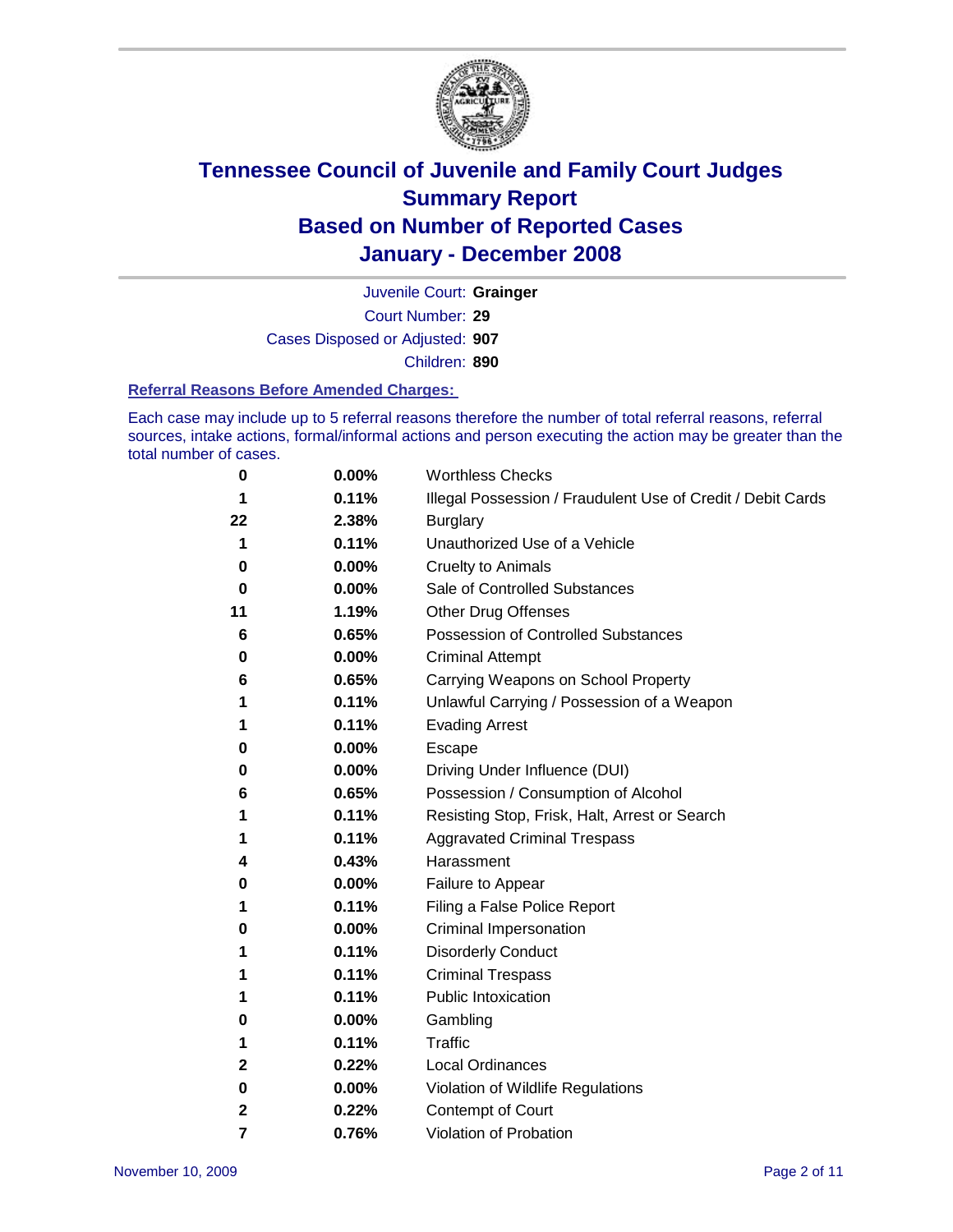

Court Number: **29** Juvenile Court: **Grainger** Cases Disposed or Adjusted: **907** Children: **890**

#### **Referral Reasons Before Amended Charges:**

Each case may include up to 5 referral reasons therefore the number of total referral reasons, referral sources, intake actions, formal/informal actions and person executing the action may be greater than the total number of cases.

| 1        | 0.11%   | Violation of Aftercare                 |
|----------|---------|----------------------------------------|
| 38       | 4.11%   | <b>Unruly Behavior</b>                 |
| 59       | 6.38%   | Truancy                                |
| 20       | 2.16%   | In-State Runaway                       |
| 0        | 0.00%   | Out-of-State Runaway                   |
| $\bf{0}$ | 0.00%   | Possession of Tobacco Products         |
| 4        | 0.43%   | Violation of a Valid Court Order       |
| $\bf{0}$ | 0.00%   | Violation of Curfew                    |
| 1        | 0.11%   | Sexually Abused Child                  |
| 0        | 0.00%   | <b>Physically Abused Child</b>         |
| 91       | 9.84%   | Dependency / Neglect                   |
| 3        | 0.32%   | <b>Termination of Parental Rights</b>  |
| 0        | 0.00%   | <b>Violation of Pretrial Diversion</b> |
| 0        | 0.00%   | Violation of Informal Adjustment       |
| 49       | 5.30%   | <b>Judicial Review</b>                 |
| 0        | 0.00%   | <b>Administrative Review</b>           |
| 78       | 8.43%   | <b>Foster Care Review</b>              |
| 192      | 20.76%  | Custody                                |
| 10       | 1.08%   | Visitation                             |
| 6        | 0.65%   | Paternity / Legitimation               |
| 146      | 15.78%  | <b>Child Support</b>                   |
| 0        | 0.00%   | <b>Request for Medical Treatment</b>   |
| 0        | 0.00%   | <b>Consent to Marry</b>                |
| 72       | 7.78%   | Other                                  |
| 925      | 100.00% | <b>Total Referrals</b>                 |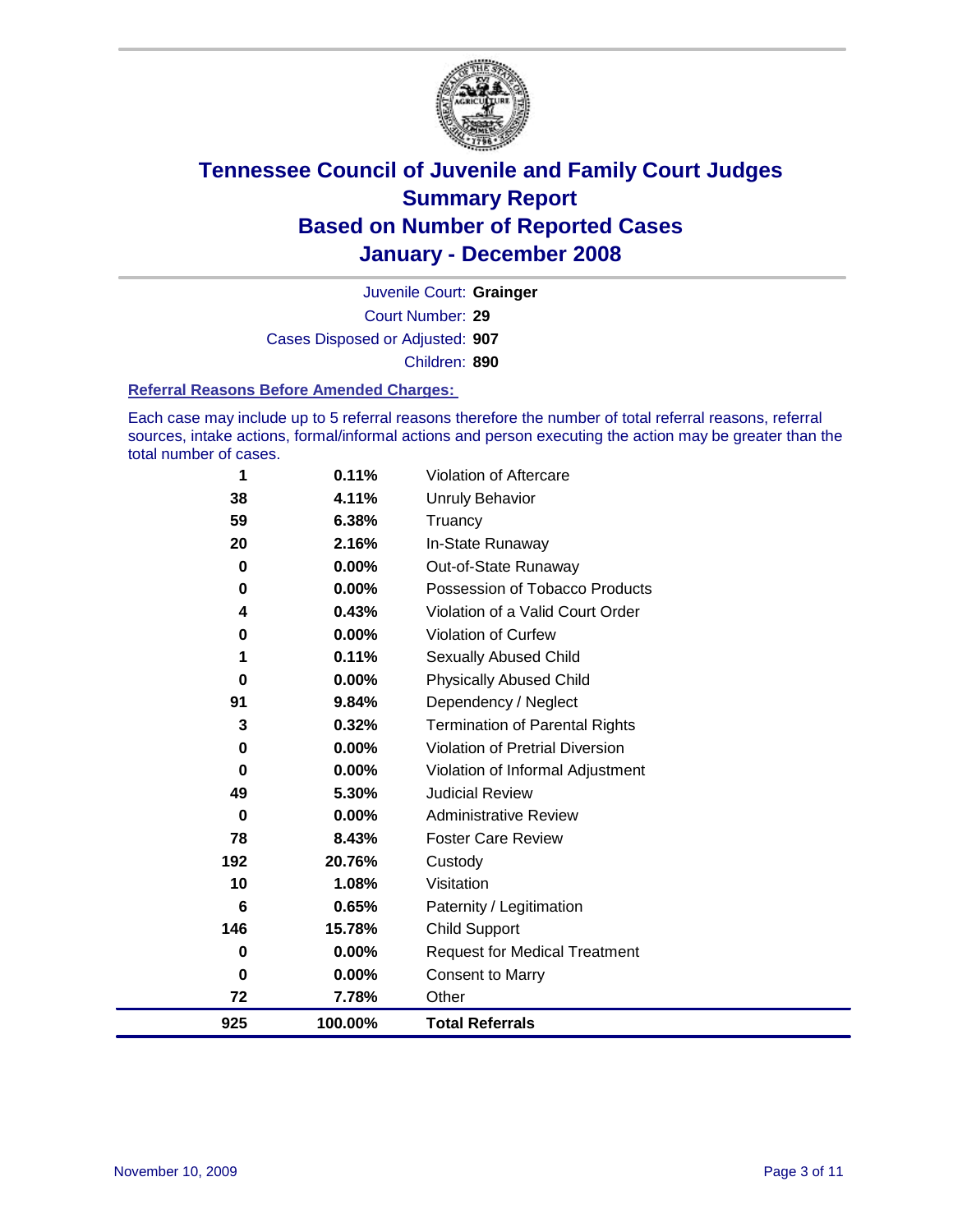

Court Number: **29** Juvenile Court: **Grainger** Cases Disposed or Adjusted: **907** Children: **890**

### **Referral Sources: 1**

| 263<br>125<br>0<br>30<br>9<br>7<br>30<br>5<br>$\mathbf{2}$<br>0<br>50 | 28.43%<br>13.51%<br>0.00%<br>3.24%<br>0.97%<br>0.76%<br>3.24%<br>0.54%<br>0.22%<br>0.00%<br>5.41% | <b>DCS</b><br><b>Other State Department</b><br><b>District Attorney's Office</b><br><b>Court Staff</b><br>Social Agency<br><b>Other Court</b><br>Victim<br>Child & Parent<br>Hospital<br>Unknown<br>Other |
|-----------------------------------------------------------------------|---------------------------------------------------------------------------------------------------|-----------------------------------------------------------------------------------------------------------------------------------------------------------------------------------------------------------|
|                                                                       |                                                                                                   |                                                                                                                                                                                                           |
|                                                                       |                                                                                                   |                                                                                                                                                                                                           |
|                                                                       |                                                                                                   |                                                                                                                                                                                                           |
|                                                                       |                                                                                                   |                                                                                                                                                                                                           |
|                                                                       |                                                                                                   |                                                                                                                                                                                                           |
|                                                                       |                                                                                                   |                                                                                                                                                                                                           |
|                                                                       |                                                                                                   |                                                                                                                                                                                                           |
|                                                                       |                                                                                                   |                                                                                                                                                                                                           |
|                                                                       |                                                                                                   |                                                                                                                                                                                                           |
|                                                                       |                                                                                                   |                                                                                                                                                                                                           |
|                                                                       |                                                                                                   |                                                                                                                                                                                                           |
| 7                                                                     | 0.76%                                                                                             | <b>CSA</b>                                                                                                                                                                                                |
| 70                                                                    | 7.57%                                                                                             | School                                                                                                                                                                                                    |
| 0                                                                     | 0.00%                                                                                             | Self                                                                                                                                                                                                      |
| 72                                                                    | 7.78%                                                                                             | Relatives                                                                                                                                                                                                 |
| 137                                                                   | 14.81%                                                                                            | <b>Parents</b>                                                                                                                                                                                            |
|                                                                       | 12.76%                                                                                            | Law Enforcement                                                                                                                                                                                           |
|                                                                       | 118                                                                                               |                                                                                                                                                                                                           |

### **Age of Child at Referral: 2**

| 890 | 100.00% | <b>Total Child Count</b> |
|-----|---------|--------------------------|
| 0   | 0.00%   | <b>Unknown</b>           |
| 7   | 0.79%   | Ages 19 and Over         |
| 144 | 16.18%  | Ages 17 through 18       |
| 186 | 20.90%  | Ages 15 through 16       |
| 134 | 15.06%  | Ages 13 through 14       |
| 70  | 7.87%   | Ages 11 through 12       |
| 349 | 39.21%  | Ages 10 and Under        |
|     |         |                          |

<sup>1</sup> If different than number of Referral Reasons (925), verify accuracy of your court's data.

<sup>2</sup> One child could be counted in multiple categories, verify accuracy of your court's data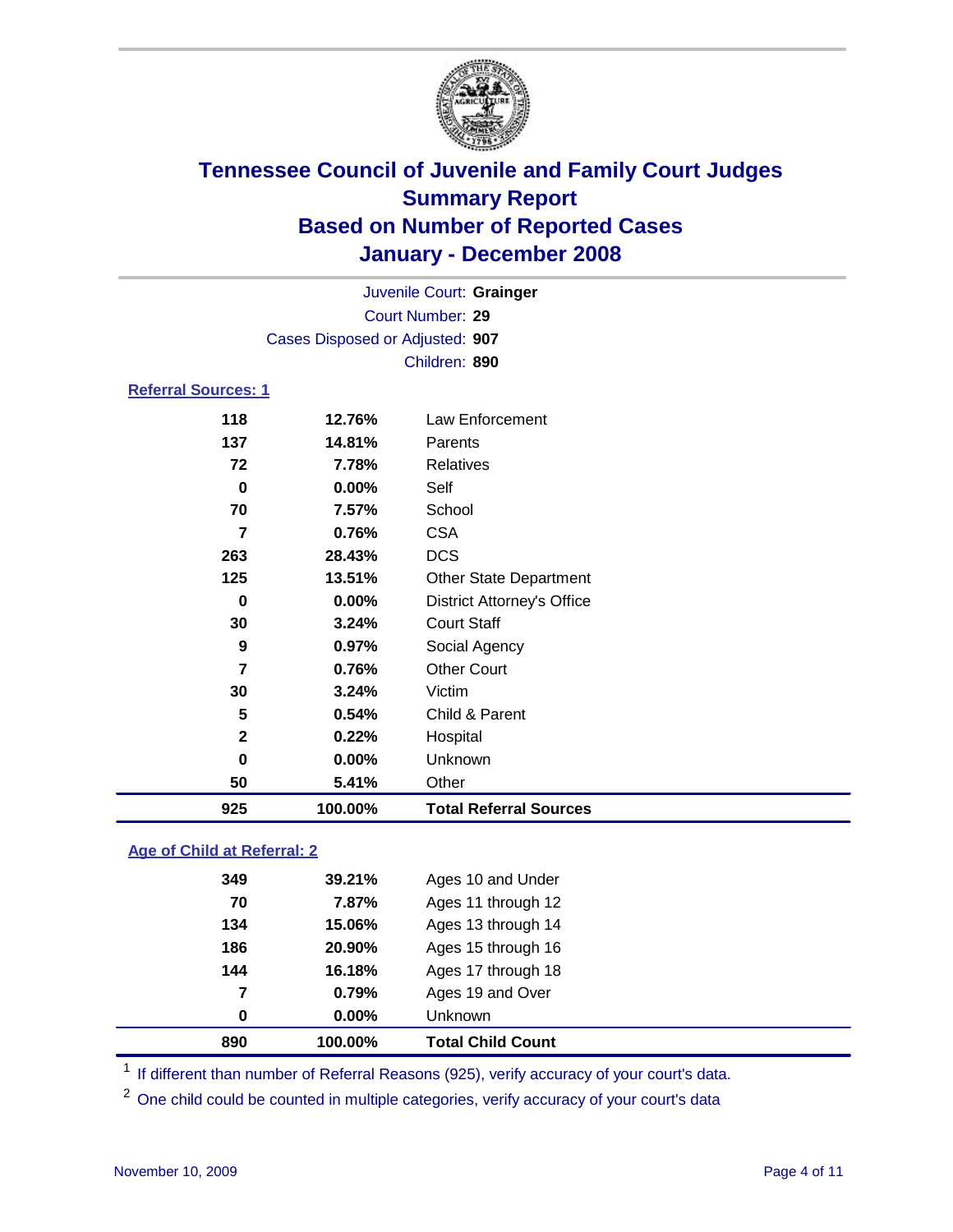

| Juvenile Court: Grainger                |                                 |                          |  |  |  |
|-----------------------------------------|---------------------------------|--------------------------|--|--|--|
| Court Number: 29                        |                                 |                          |  |  |  |
|                                         | Cases Disposed or Adjusted: 907 |                          |  |  |  |
|                                         | Children: 890                   |                          |  |  |  |
| Sex of Child: 1                         |                                 |                          |  |  |  |
| 521                                     | 58.54%                          | Male                     |  |  |  |
| 368                                     | 41.35%                          | Female                   |  |  |  |
| 1                                       | 0.11%                           | Unknown                  |  |  |  |
| 890                                     | 100.00%                         | <b>Total Child Count</b> |  |  |  |
| Race of Child: 1                        |                                 |                          |  |  |  |
| 832                                     | 93.48%                          | White                    |  |  |  |
| 44                                      | 4.94%                           | African American         |  |  |  |
| $\mathbf 2$                             | 0.22%                           | Native American          |  |  |  |
| $\bf{0}$                                | 0.00%                           | Asian                    |  |  |  |
| $\overline{7}$                          | 0.79%                           | Mixed                    |  |  |  |
| 5                                       | 0.56%                           | Unknown                  |  |  |  |
| 890                                     | 100.00%                         | <b>Total Child Count</b> |  |  |  |
| <b>Hispanic Origin: 1</b>               |                                 |                          |  |  |  |
| 17                                      | 1.91%                           | Yes                      |  |  |  |
| 871                                     | 97.87%                          | <b>No</b>                |  |  |  |
| $\overline{\mathbf{2}}$                 | 0.22%                           | Unknown                  |  |  |  |
| 890                                     | 100.00%                         | <b>Total Child Count</b> |  |  |  |
| <b>School Enrollment of Children: 1</b> |                                 |                          |  |  |  |
| 644                                     | 72.36%                          | Yes                      |  |  |  |
| 185                                     | 20.79%                          | No                       |  |  |  |
| 61                                      | 6.85%                           | Unknown                  |  |  |  |
| 890                                     | 100.00%                         | <b>Total Child Count</b> |  |  |  |

One child could be counted in multiple categories, verify accuracy of your court's data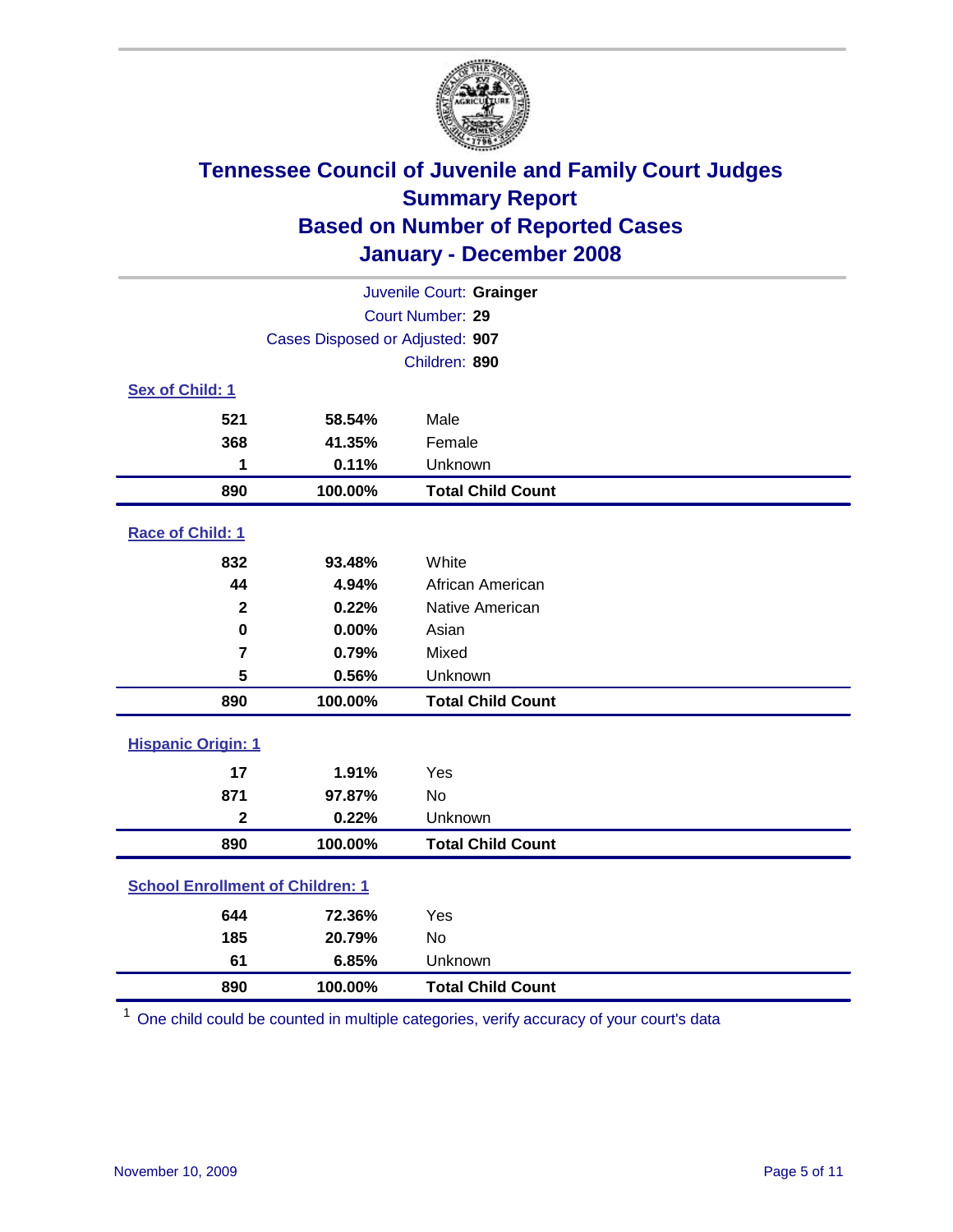

Court Number: **29** Juvenile Court: **Grainger** Cases Disposed or Adjusted: **907** Children: **890**

#### **Living Arrangement of Child at Time of Referral: 1**

| 0<br>0<br>28<br>29 | $1.24\%$<br>$0.00\%$<br>$0.00\%$<br>3.15%<br>3.26% | In a Residential Center<br>In an Institution<br>Independent<br>Unknown<br>Other |  |
|--------------------|----------------------------------------------------|---------------------------------------------------------------------------------|--|
|                    |                                                    |                                                                                 |  |
|                    |                                                    |                                                                                 |  |
|                    |                                                    |                                                                                 |  |
|                    |                                                    |                                                                                 |  |
| 11                 |                                                    |                                                                                 |  |
| 8                  | $0.90\%$                                           | In a Group Home                                                                 |  |
| 100                | 11.24%                                             | With Foster Family                                                              |  |
| 16                 | 1.80%                                              | With Adoptive Parents                                                           |  |
| 229                | 25.73%                                             | <b>With Relatives</b>                                                           |  |
| 52                 | 5.84%                                              | With Father                                                                     |  |
| 253                | 28.43%                                             | <b>With Mother</b>                                                              |  |
| 20                 | 2.25%                                              | With Mother and Stepfather                                                      |  |
| 25                 | 2.81%                                              | With Father and Stepmother                                                      |  |
| 119                | 13.37%                                             | With Both Biological Parents                                                    |  |
|                    |                                                    |                                                                                 |  |

#### **Type of Detention: 2**

| 907 | 100.00%  | <b>Total Detention Count</b> |  |
|-----|----------|------------------------------|--|
| 0   | 0.00%    | Other                        |  |
| 842 | 92.83%   | Does Not Apply               |  |
| 0   | $0.00\%$ | <b>Unknown</b>               |  |
| 1   | 0.11%    | <b>Psychiatric Hospital</b>  |  |
| 0   | $0.00\%$ | Jail - No Separation         |  |
| 0   | $0.00\%$ | Jail - Partial Separation    |  |
| 0   | $0.00\%$ | Jail - Complete Separation   |  |
| 63  | 6.95%    | Juvenile Detention Facility  |  |
| 1   | 0.11%    | Non-Secure Placement         |  |
|     |          |                              |  |

<sup>1</sup> One child could be counted in multiple categories, verify accuracy of your court's data

<sup>2</sup> If different than number of Cases (907) verify accuracy of your court's data.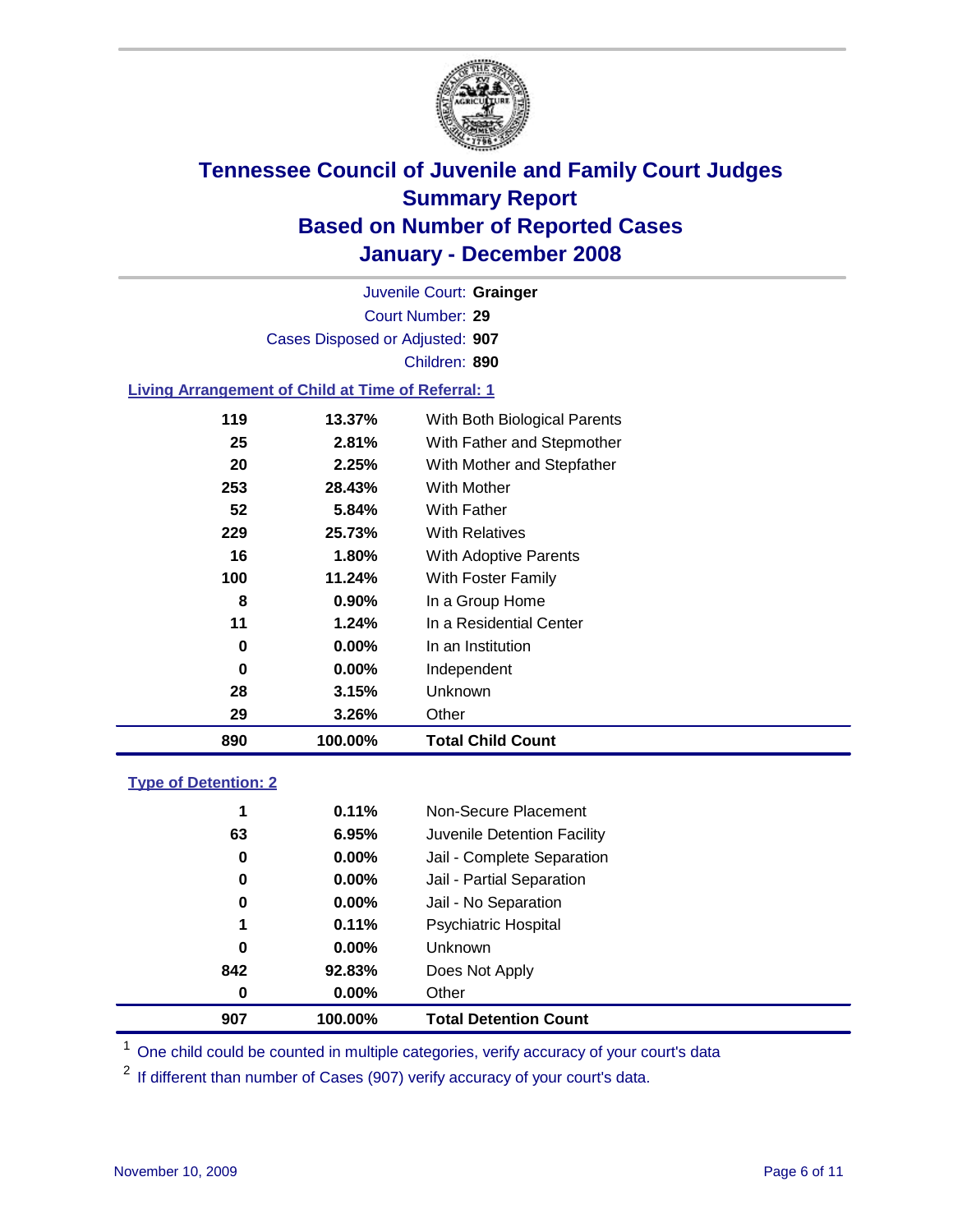

|                                                    | Juvenile Court: Grainger        |                                      |  |  |  |
|----------------------------------------------------|---------------------------------|--------------------------------------|--|--|--|
|                                                    | Court Number: 29                |                                      |  |  |  |
|                                                    | Cases Disposed or Adjusted: 907 |                                      |  |  |  |
| Children: 890                                      |                                 |                                      |  |  |  |
| <b>Placement After Secure Detention Hearing: 1</b> |                                 |                                      |  |  |  |
| 26                                                 | 2.87%                           | Returned to Prior Living Arrangement |  |  |  |
| 10                                                 | 1.10%                           | Juvenile Detention Facility          |  |  |  |
| $\bf{0}$                                           | 0.00%                           | Jail                                 |  |  |  |
| 3                                                  | 0.33%                           | Shelter / Group Home                 |  |  |  |
| $\mathbf 0$                                        | 0.00%                           | <b>Foster Family Home</b>            |  |  |  |
| 23                                                 | 2.54%                           | Psychiatric Hospital                 |  |  |  |
| 0                                                  | 0.00%                           | Unknown                              |  |  |  |
| 841                                                | 92.72%                          | Does Not Apply                       |  |  |  |
| 4                                                  | 0.44%                           | Other                                |  |  |  |
| 907                                                | 100.00%                         | <b>Total Placement Count</b>         |  |  |  |
|                                                    |                                 |                                      |  |  |  |
|                                                    |                                 |                                      |  |  |  |
| <b>Intake Actions: 2</b><br>823                    | 88.97%                          | <b>Petition Filed</b>                |  |  |  |
| 32                                                 | 3.46%                           | <b>Motion Filed</b>                  |  |  |  |
| $\mathbf 0$                                        | 0.00%                           | <b>Citation Processed</b>            |  |  |  |
| $\bf{0}$                                           | 0.00%                           | Notification of Paternity Processed  |  |  |  |
| 4                                                  | 0.43%                           | Scheduling of Judicial Review        |  |  |  |
| 4                                                  | 0.43%                           | Scheduling of Administrative Review  |  |  |  |
| $\bf{0}$                                           | 0.00%                           | Scheduling of Foster Care Review     |  |  |  |
| 1                                                  | 0.11%                           | Unknown                              |  |  |  |
| 34                                                 | 3.68%                           | Does Not Apply                       |  |  |  |
| 27                                                 | 2.92%                           | Other                                |  |  |  |

<sup>1</sup> If different than number of Cases (907) verify accuracy of your court's data.

<sup>2</sup> If different than number of Referral Reasons (925), verify accuracy of your court's data.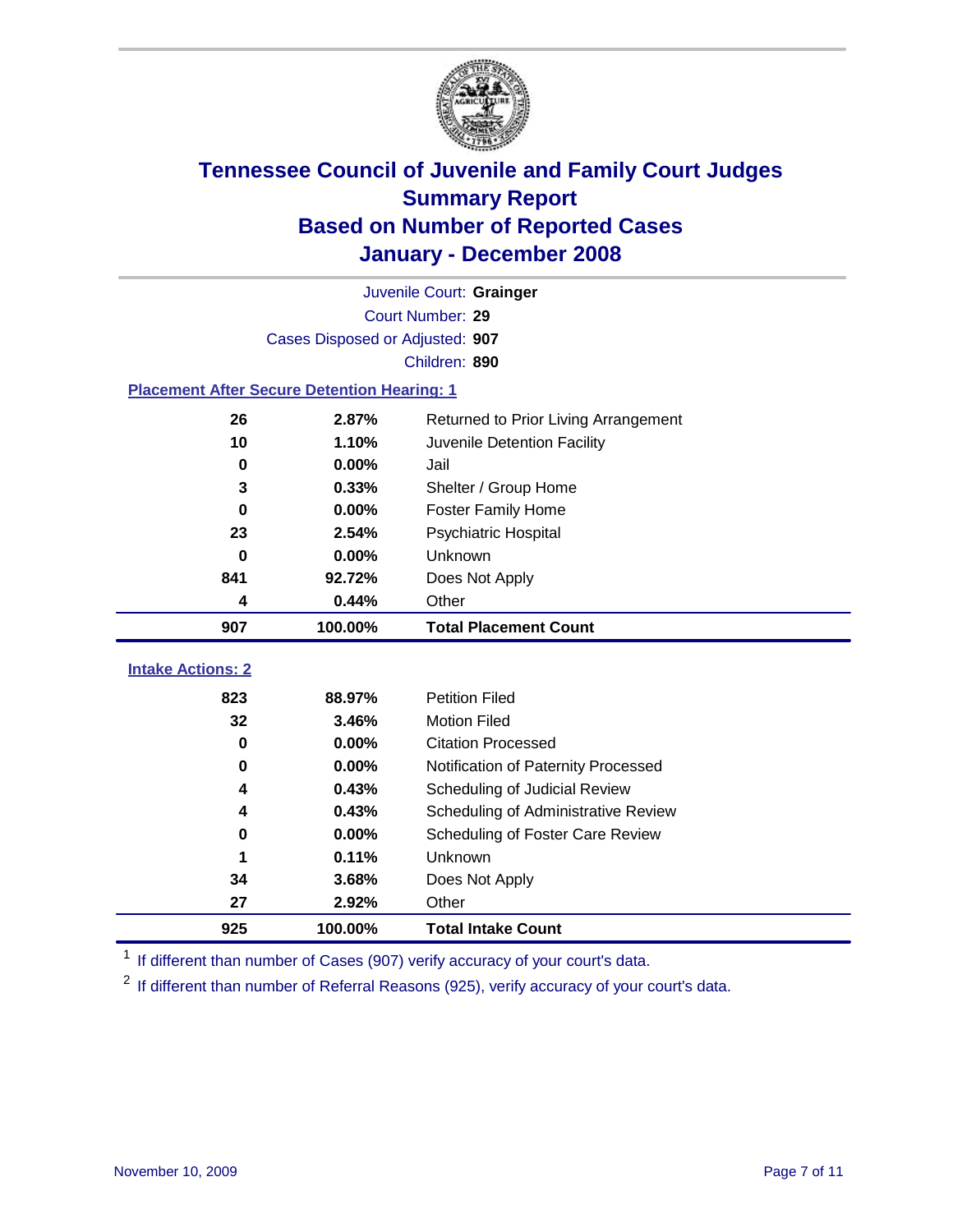

Court Number: **29** Juvenile Court: **Grainger** Cases Disposed or Adjusted: **907** Children: **890**

### **Last Grade Completed by Child: 1**

| 890      | 100.00% | <b>Total Child Count</b> |
|----------|---------|--------------------------|
| 3        | 0.34%   | Other                    |
| 146      | 16.40%  | Unknown                  |
| $\bf{0}$ | 0.00%   | Never Attended School    |
| 0        | 0.00%   | Graduated                |
| 1        | 0.11%   | <b>GED</b>               |
| 1        | 0.11%   | Non-Graded Special Ed    |
| 16       | 1.80%   | 12th Grade               |
| 111      | 12.47%  | 11th Grade               |
| 76       | 8.54%   | 10th Grade               |
| 69       | 7.75%   | 9th Grade                |
| 65       | 7.30%   | 8th Grade                |
| 51       | 5.73%   | 7th Grade                |
| 42       | 4.72%   | 6th Grade                |
| 23       | 2.58%   | 5th Grade                |
| 38       | 4.27%   | 4th Grade                |
| 38       | 4.27%   | 3rd Grade                |
| 17       | 1.91%   | 2nd Grade                |
| 14       | 1.57%   | 1st Grade                |
| 25       | 2.81%   | Kindergarten             |
| 1        | 0.11%   | Preschool                |
| 153      | 17.19%  | Too Young for School     |

### **Enrolled in Special Education: 1**

| 890<br>100.00%      | <b>Total Child Count</b> |
|---------------------|--------------------------|
| 119<br>13.37%       | Unknown                  |
| 735<br>No<br>82.58% |                          |
| 36<br>4.04%         | Yes                      |

One child could be counted in multiple categories, verify accuracy of your court's data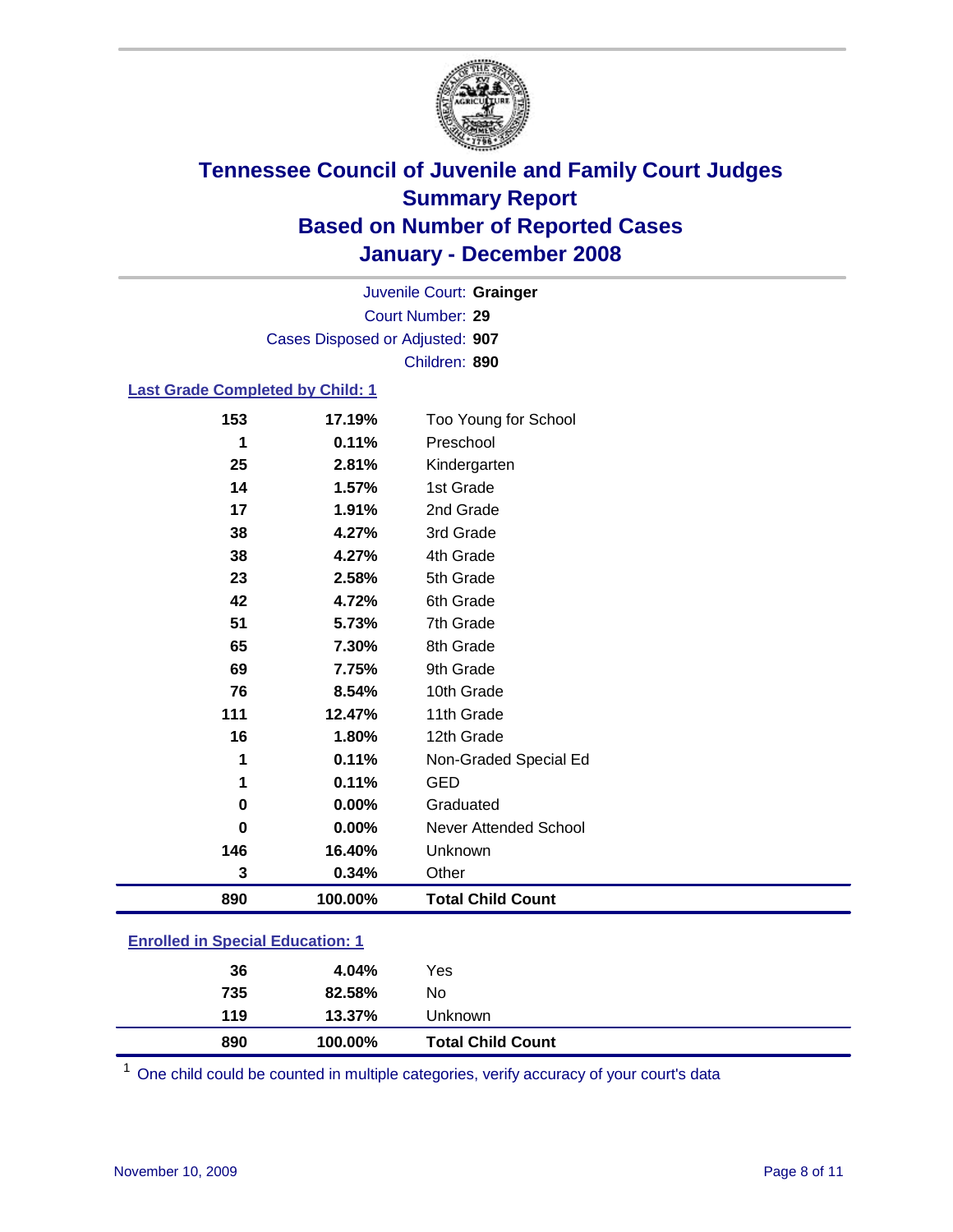

| Juvenile Court: Grainger     |                                 |                           |  |  |  |
|------------------------------|---------------------------------|---------------------------|--|--|--|
|                              | Court Number: 29                |                           |  |  |  |
|                              | Cases Disposed or Adjusted: 907 |                           |  |  |  |
|                              | Children: 890                   |                           |  |  |  |
| <b>Action Executed By: 1</b> |                                 |                           |  |  |  |
| 914                          | 98.81%                          | Judge                     |  |  |  |
| 0                            | $0.00\%$                        | Referee                   |  |  |  |
| 0                            | $0.00\%$                        | <b>YSO</b>                |  |  |  |
| 11                           | 1.19%                           | Other                     |  |  |  |
| 0                            | $0.00\%$                        | Unknown                   |  |  |  |
| 925                          | 100.00%                         | <b>Total Action Count</b> |  |  |  |

### **Formal / Informal Actions: 1**

| 66           | 7.14%    | Dismissed                                        |
|--------------|----------|--------------------------------------------------|
| 1            | 0.11%    | Retired / Nolle Prosequi                         |
| 74           | 8.00%    | <b>Complaint Substantiated Delinquent</b>        |
| 85           | 9.19%    | <b>Complaint Substantiated Status Offender</b>   |
| 142          | 15.35%   | <b>Complaint Substantiated Dependent/Neglect</b> |
| 10           | 1.08%    | <b>Complaint Substantiated Abused</b>            |
| 1            | 0.11%    | <b>Complaint Substantiated Mentally III</b>      |
| 1            | 0.11%    | Informal Adjustment                              |
| $\mathbf{2}$ | 0.22%    | <b>Pretrial Diversion</b>                        |
| 0            | $0.00\%$ | <b>Transfer to Adult Court Hearing</b>           |
| 0            | 0.00%    | Charges Cleared by Transfer to Adult Court       |
| 51           | 5.51%    | Special Proceeding                               |
| 150          | 16.22%   | <b>Review Concluded</b>                          |
| 87           | 9.41%    | Case Held Open                                   |
| 255          | 27.57%   | Other                                            |
| 0            | $0.00\%$ | Unknown                                          |
| 925          | 100.00%  | <b>Total Action Count</b>                        |

<sup>1</sup> If different than number of Referral Reasons (925), verify accuracy of your court's data.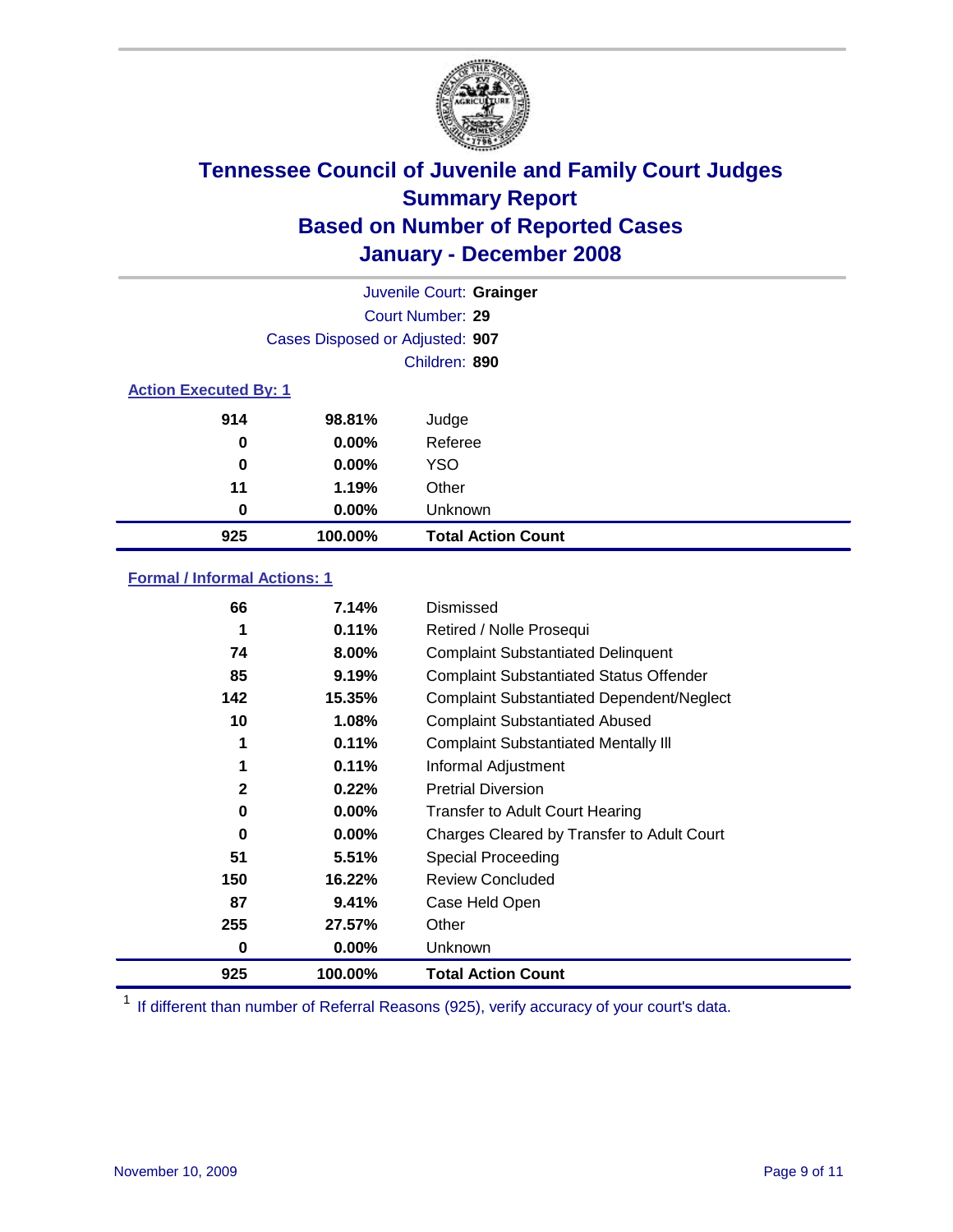

|                         |                                 | Juvenile Court: Grainger                              |
|-------------------------|---------------------------------|-------------------------------------------------------|
|                         |                                 | Court Number: 29                                      |
|                         | Cases Disposed or Adjusted: 907 |                                                       |
|                         |                                 | Children: 890                                         |
| <b>Case Outcomes:</b>   |                                 | There can be multiple outcomes for one child or case. |
| 55                      | 5.12%                           | <b>Case Dismissed</b>                                 |
| 0                       | 0.00%                           | Case Retired or Nolle Prosequi                        |
| 60                      | 5.58%                           | Warned / Counseled                                    |
| 79                      | 7.35%                           | Held Open For Review                                  |
| 4                       | 0.37%                           | Supervision / Probation to Juvenile Court             |
| 1                       | 0.09%                           | <b>Probation to Parents</b>                           |
| 2                       | 0.19%                           | Referral to Another Entity for Supervision / Service  |
| 2                       | 0.19%                           | Referred for Mental Health Counseling                 |
| 4                       | 0.37%                           | Referred for Alcohol and Drug Counseling              |
| 0                       | 0.00%                           | <b>Referred to Alternative School</b>                 |
| 0                       | 0.00%                           | Referred to Private Child Agency                      |
| 0                       | 0.00%                           | Referred to Defensive Driving School                  |
| 0                       | 0.00%                           | Referred to Alcohol Safety School                     |
| 3                       | 0.28%                           | Referred to Juvenile Court Education-Based Program    |
| 0                       | 0.00%                           | Driver's License Held Informally                      |
| 0                       | 0.00%                           | <b>Voluntary Placement with DMHMR</b>                 |
| 0                       | 0.00%                           | <b>Private Mental Health Placement</b>                |
| 0                       | 0.00%                           | <b>Private MR Placement</b>                           |
| 0                       | 0.00%                           | Placement with City/County Agency/Facility            |
| 10                      | 0.93%                           | Placement with Relative / Other Individual            |
| 3                       | 0.28%                           | Fine                                                  |
| 33                      | 3.07%                           | <b>Public Service</b>                                 |
| 9                       | 0.84%                           | Restitution                                           |
| 1                       | 0.09%                           | <b>Runaway Returned</b>                               |
| 36                      | 3.35%                           | No Contact Order                                      |
| 22                      | 2.05%                           | Injunction Other than No Contact Order                |
| $\overline{\mathbf{7}}$ | 0.65%                           | <b>House Arrest</b>                                   |
| 1                       | 0.09%                           | <b>Court Defined Curfew</b>                           |
| 0                       | 0.00%                           | Dismissed from Informal Adjustment                    |
| 0                       | 0.00%                           | <b>Dismissed from Pretrial Diversion</b>              |
| 6                       | 0.56%                           | <b>Released from Probation</b>                        |
| 0                       | 0.00%                           | <b>Transferred to Adult Court</b>                     |
| 0                       | 0.00%                           | <b>DMHMR Involuntary Commitment</b>                   |